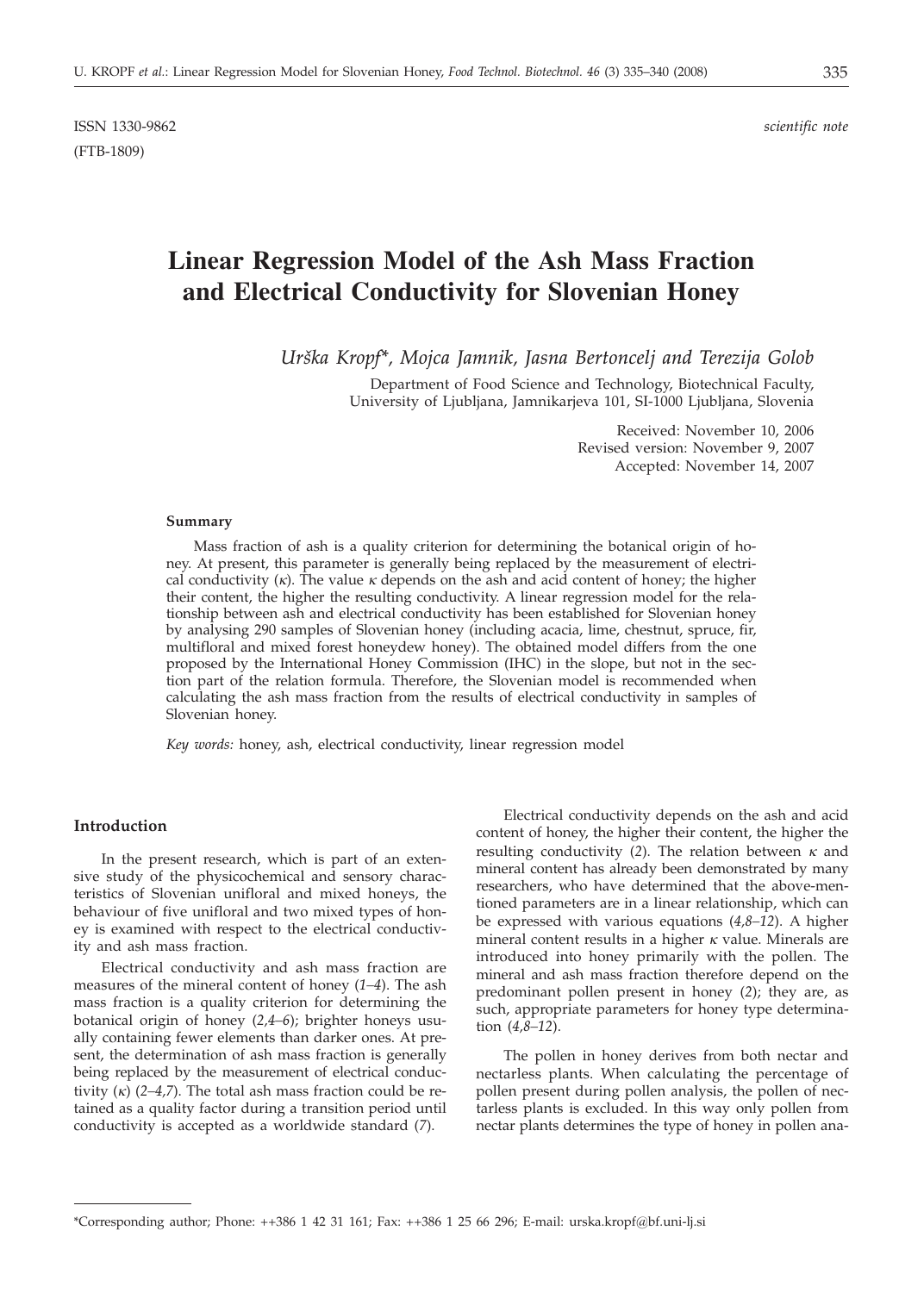lysis. But the ash mass fraction and *k* value depend on the whole pollen spectrum of the honey. In spite of this, mineral and ash mass fraction are honey type dependent (*10*).

A linear relationship exists between electrical conductivity on the one side and soluble and insoluble ash (*11*), sulphated ash (*9*) and total ash mass fraction (*4,8, 9,12*) on the other side. Italian model (*4,8*) that describes a relationship between electrical conductivity and total ash mass fraction is:  $\kappa$ =1.74  $w$ (ash)+0.14; where  $\kappa$  is the electrical conductivity in mS/cm, and *w*(ash) is the total ash mass fraction in g per 100 g of honey. This model is a general one; it covers a range of  $\kappa$  from 0.09 to 2.11 mS/cm and, according to Vorwohl, it has been proposed for use around the whole Europe by International Honey Commission (IHC) (*1*). This model should replace an older, slower and more difficult method for determination of total ash mass fraction by ashing. The main problem, however, is that this model is based on Italian honey types and has not been tested in many other honey- -producing countries in Europe. The other weakness of this model is that it cannot be used for samples with *k* equal to or lower than 0.14 mS/cm. Nevertheless, in Italy and other parts of southern Europe there are many honey types, such as rosemary and citrus, which possess very low *k*, usually below 0.14 mS/cm.

Spanish model for determining electrical conductivity, based on Basque honey (*9*), is: *k*= 1.205 *<sup>w</sup>*(ash)+0.092. This model was constructed by using data for *k* measured in honey solution prepared according to the procedure proposed by Sancho *et al.* (*13*), where 10 g of honey is weighed per 75 mL of distilled water. This procedure does not need water content information before electrical conductivity determination. Therefore, this model is not directly comparable to the Italian model, but it has to be recalculated first. Spanish researchers who set up this model performed recalculation and found out that both models are similar. Sancho's procedure is very simple, but unified procedures in honey analysis should be used around Europe to enable researchers to compare the results without any recalculations needed because of different honey solution preparations. Therefore, in our opinion, the IHC procedures should be followed as much as possible.

Another example from the literature is the Irish model. Downey *et al.* (*12*) determined a linear regression of the total ash mass fraction and electrical conductivity to be *k*=0.771 *<sup>w</sup>*(ash)+0.1084 for Irish honey. This model is accurate only for low  $\kappa$  values (0.1–0.5 mS/cm) and therefore is not comparable to the Italian or Spanish one. Europe or countries of the European Union are very diverse in climate and pedology conditions; thus honeys produced in different parts are variable. It is therefore unreasonable to expect honey from Europe to be homogeneous and that a model established for honey from a distinct part of Europe would be accurate for the whole of Europe. Consequently, the question arises, which model should be used for Slovenian honey?

There are 7 main types of honey in Slovenia: acacia (*Robinia pseudoacacia*) and multifloral (mixed meadow plants and fruit trees) of nectar origin, lime (*Tilia* spp.) and chestnut (*Castanea sativa*) of nectar and honeydew

origin, forest honeydew honey (mixed forest trees), fir (*Abies alba*) and spruce honey (*Picea abies*) of honeydew origin. Among these honey types, great differences exist, both in  $\kappa$  and ash mass fraction as well as in the sensory characteristics and pollen spectrum.

# **Materials and Methods**

All samples (290) included in this research were produced in the years 2004 and 2005 and were gathered directly from Slovenian beekeepers. The sampling was carried out by beekeepers immediately after harvesting, and in accordance with written instructions. Honey samples were stored at room temperature in plastic containers. In this way no mineral or dust contamination could occur. Collected samples were produced in different regions of Slovenia. Samples were of different botanical origin, mostly of mixed botanical origin (185 samples), with no specific sensory characteristics of a particular honey type. Other samples (105) included 15 samples each of the seven main Slovenian honey types (acacia, multifloral, lime, chestnut, forest, spruce and fir).

#### *Sample preparation*

Ash mass fraction and electrical conductivity were determined in 290 samples of Slovenian honey according to the AOAC method (*14*) and the harmonised methods of the International Honey Commission (*7*). Before the analyses, all crystallised samples were homogenised and liquefied at 40 °C in order to enable water content determination.

## *Methods*

#### Content of water

The refractive method is based on the principle that the refractive index of honey increases with the solids content. Water content of honey is determined from the refractive index of the honey by reference to a standard table. The method is recommended in harmonised methods (*7*).

#### Electrical conductivity (Method A)

This method is valid for the determination of electrical conductivity  $(k)$  of honey in the range of  $0.1-3$ mS/cm. Electrical conductivity is measured using a 20 % (by mass per volume) solution in water, where the 20 % refers to the honey dry matter. This method is recommended in the harmonised methods (*7*).

### Electrical conductivity (Method B)

A modified method was applied for the determination of electrical conductivity (*k*) in honey using a 20 % (by mass) honey solution in water, where the 20 % refers to the honey dry matter. This method is less time and glassware consuming. We used it to assess the differences between the two methods.

#### Ash mass fraction

Ash mass fraction of honey is the residue obtained by a defined procedure and is expressed as a percentage by mass. The honey is ashed at  $600 °C$  and the residue is weighed (*14,15*).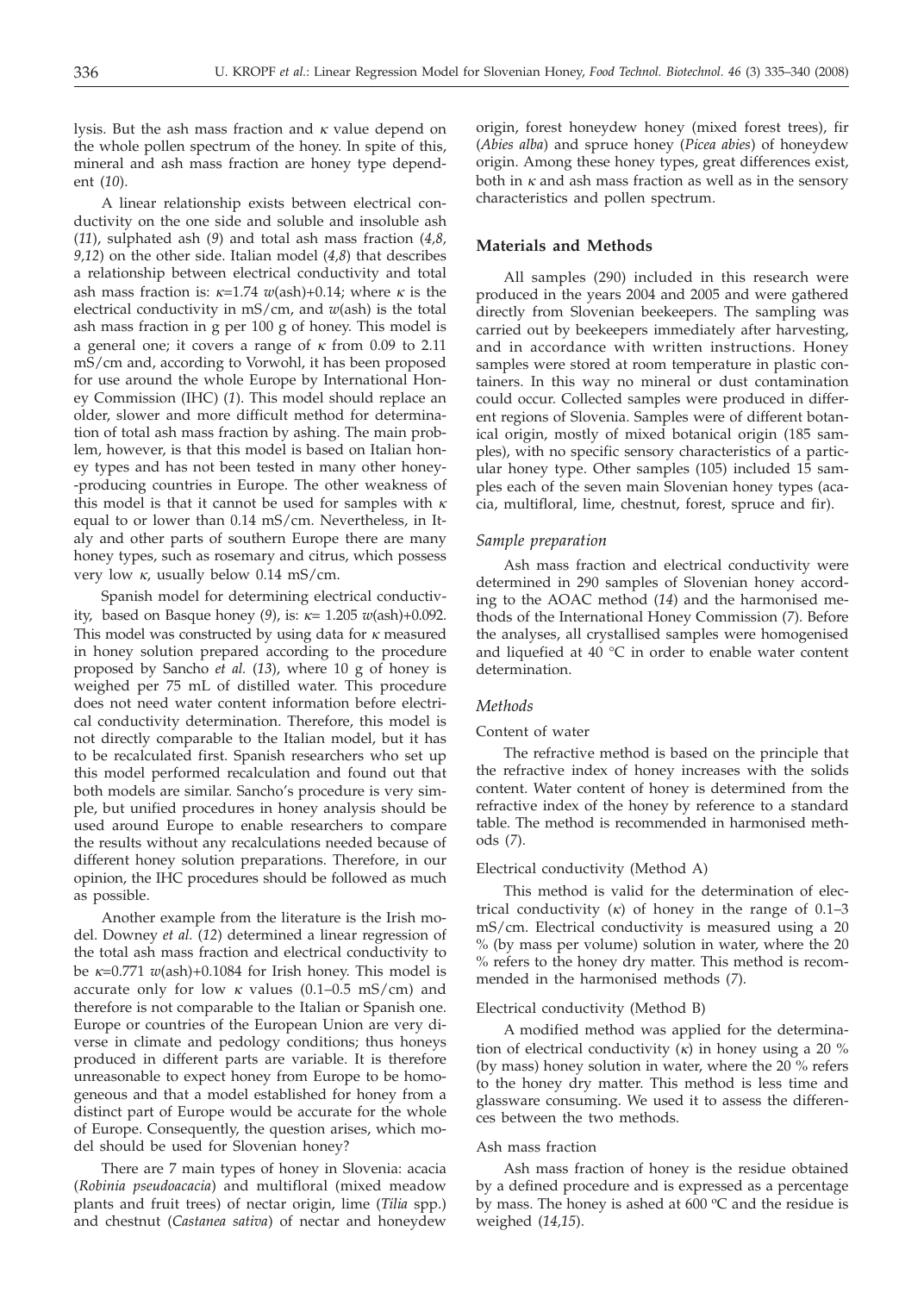## Sensory analysis

Sensory analysis of all samples was used for selecting the samples with characteristic properties of each type of Slovenian honey. Sensory characteristics described by Golob *et al.* (*16*) for each type of Slovenian honey were used in this analysis. Sensory analysis includes appearance, smell, taste, and aroma assessment. Through sensory analysis, 15 most representative samples of each type were selected from the 290 samples. All samples were sensory assessed by at least three members of the sensory panel.

#### Statistical analysis

All analyses were carried out in triplicate. For calculating the relationship between ash mass fraction and *k*, only average values of each sample were used. The following statistical parameters were calculated: average value, standard deviation and coefficient of variability. After the correlation analysis, analysis of variance (ANOVA) and Duncan's test were performed. Correlations were obtained by Pearson's correlation coefficient in bivariate linear correlations. Differences between means at the 95 % ( $p \le 0.05$ ) confidence level were considered significant.

## **Results and Discussion**

Fifteen samples of 7 types of honey (in total 105 samples) were analysed for water content, ash mass fraction and *k*. The average values and standard deviations (SD) are presented in Table 1. Using ANOVA and Duncan's test, we determined that the average values for ash mass fraction and  $\kappa$  were statistically significantly different among some types of Slovenian honey at  $p\leq 0.05$ . Acacia and chestnut honey differed from all other types, whereas no difference existed between the multifloral

and lime. There was also no difference among forest, spruce and fir honey, but these types differed from all the others.

Water content completely depends on the maturity of honey; it was therefore not meaningful for comparison among the different types of honey.

The average mass fraction of ash in our acacia honey was lower than in Croatian honey (*17*). On the other hand, the average mass fraction of ash in Slovenian multifloral honey was higher than in Croatian multifloral honey. The range of ash mass fraction in our samples, from 0.04 to 1.04 g per 100 g, was wider than previously reported for Spanish thyme honey (*18*), multifloral honey (*5,19*) and chestnut honey (*5*). The average ash mass fraction in their samples was higher than we measured for nectar honey types, whereas the average *k* was lower for thyme honey than for our floral and lime honey and higher than  $\kappa$  for acacia honey. The average mass fraction of ash in Slovenian multifloral honey was comparable to the ash mass fraction determined for Indian multifloral honey (*20*).

Our main prediction about linear regression model for *k* and ash mass fraction was that different models were valid only for specific types of honey. However, as can be seen in the last two columns of Table 1, this anticipation was incorrect, since no statistically significant differences between models for different types of honey had been found. The linear regression model of ash mass fraction and  $\kappa$  is therefore independent of honey type. From the available literature we understand that this hypothesis has not previously been tested.

All Slovenian honey types can be described with one general model, which is presented in Fig. 1. Yet, this model is imperfect due to the lack of data for  $\kappa$  in the ranges from 0.8 to 1.0 mS/cm and from 0.25 to 0.5 mS/ cm, as well as above 1.5 mS/cm.

Table 1. Average values and SD for water content, ash mass fraction and  $\kappa_B$ 

| Type of honey | Number<br>of samples | <b>Basic statistics</b> | $w(\text{water})/$ % | $w(\text{ash})/\%$    | $\kappa_B/(mS/cm)$    | Linear regression between $\kappa$<br>and $w(\text{ash})$ |       |
|---------------|----------------------|-------------------------|----------------------|-----------------------|-----------------------|-----------------------------------------------------------|-------|
|               |                      |                         |                      |                       |                       | Model                                                     | $R^2$ |
| Acacia        | 15                   | $Average \pm SD$        | $16.2 \pm 1.0$       | $(0.06 \pm 0.01)^a$   | $(0.20 \pm 0.03)^a$   | $\kappa = 2.09$ w(ash)+0.08                               | 0.81  |
|               |                      | Range                   | $14.5 - 15.5$        | $0.04 - 0.09$         | $0.16 - 0.26$         |                                                           |       |
| Multifloral   | 15                   | Average±SD              | $16.0 \pm 0.8$       | $(0.21 \pm 0.05)^b$   | $(0.58 \pm 0.12)^{b}$ | $\kappa = 2.19$ w(ash)+0.12                               | 0.86  |
|               |                      | Range                   | $15.2 - 17.8$        | $0.11 - 0.27$         | $0.33 - 0.78$         |                                                           |       |
| Lime          | 15                   | Average±SD              | $16.7 \pm 1.0$       | $(0.25 \pm 0.04)^{b}$ | $(0.73 \pm 0.07)^b$   | $\kappa$ =1.95 $w(\text{ash})+0.23$                       | 0.82  |
|               |                      | Range                   | $15.2 - 18.9$        | $0.18 - 0.30$         | $0.55 - 0.86$         |                                                           |       |
| Chestnut      | 15                   | $Average \pm SD$        | $16.2 \pm 1.1$       | $(0.70 \pm 0.13)^d$   | $(1.62 \pm 0.28)^d$   | $\kappa = 2.07$ w(ash)+0.15                               | 0.92  |
|               |                      | Range                   | $14.6 - 18.0$        | $0.55 - 1.04$         | $1.20 - 2.25$         |                                                           |       |
| Forest        | 15                   | $Average \pm SD$        | $14.9 \pm 0.6$       | $(0.53 \pm 0.06)^c$   | $(1.28 \pm 0.13)^c$   | $\kappa$ =1.91 w(ash) +0.26                               | 0.89  |
|               |                      | Range                   | $14.1 - 15.8$        | $0.44 - 0.63$         | $1.06 - 1.47$         |                                                           |       |
| Spruce        | 15                   | $Average \pm SD$        | $15.8 \pm 1.1$       | $(0.57 \pm 0.09)^c$   | $(1.31\pm0.19)^c$     | $\kappa$ =1.93 $w(\text{ash})+0.22$                       | 0.88  |
|               |                      | Range                   | $14.3 - 18.4$        | $0.41 - 0.71$         | $0.96 - 1.47$         |                                                           |       |
| Fir           | 15                   | Average±SD              | $15.3 \pm 0.8$       | $(0.55 \pm 0.08)^c$   | $(1.29 \pm 0.15)^c$   | $\kappa$ =1.99 $w(\text{ash})+0.21$                       | 0.98  |
|               |                      | Range                   | $13.8 - 16.6$        | $0.38 - 0.65$         | $1.07 - 1.63$         |                                                           |       |

Data with different superscript in the same column are statistically significantly different at  $p\leq 0.05$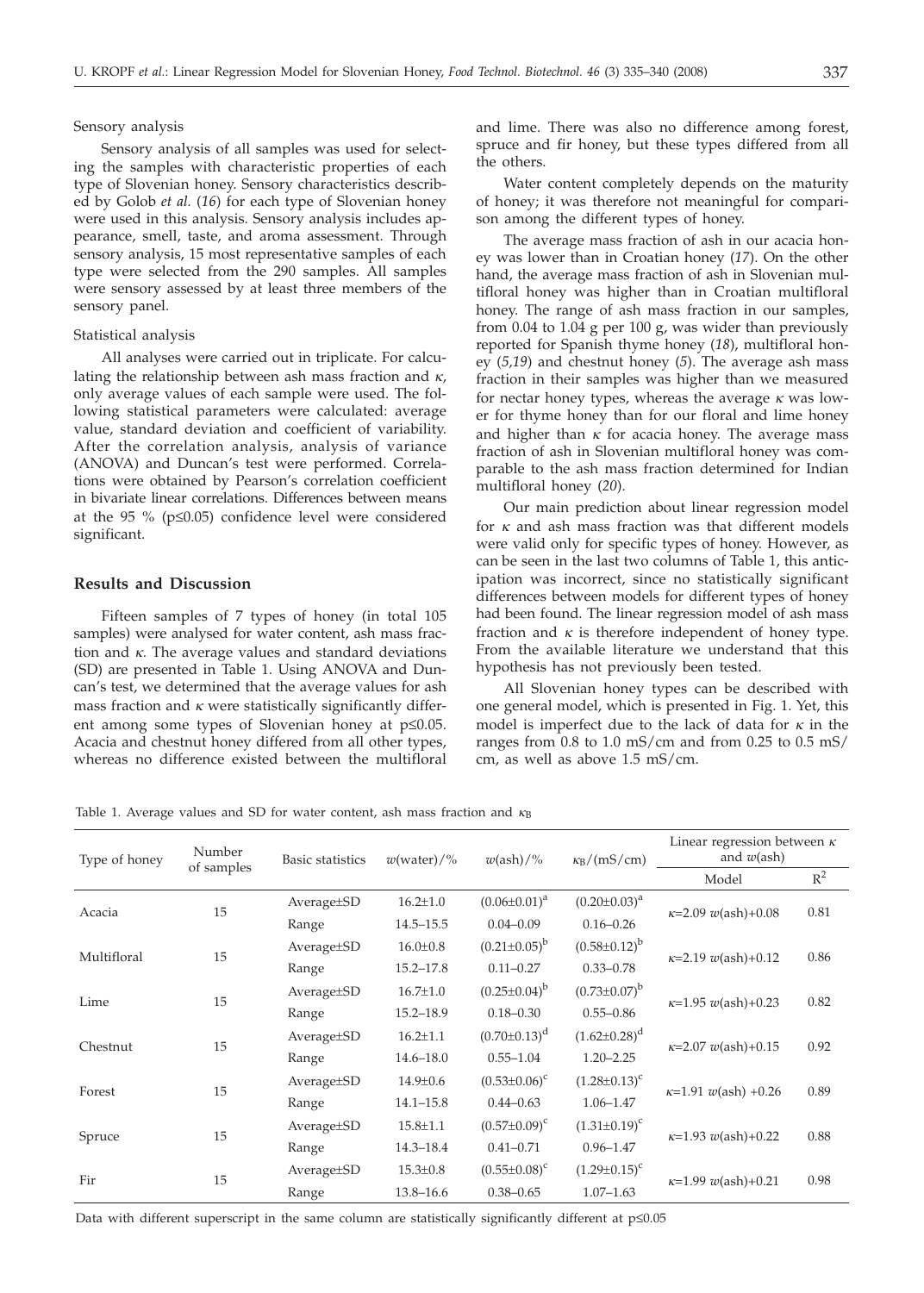

Fig 1. Linear regression of  $\kappa_B$  and  $w(\text{ash})$  in 105 samples (7 types and 15 samples of each type)

Consequently, we decided to expand this research and include more honey samples. The number of samples thus rose from 105 to 290. These extra samples were of mixed botanical origin and could not be classified as just a single type of honey. As such, these samples were only used for linear regression model construction. The model presented in Fig. 2 was generated from the data for *k* and ash mass fraction of all 290 samples. Here, the  $\kappa$  varies from 0.16 to 2.25 mS/cm and the ash mass fraction varies from 0.04 to 1.04 g per 100 g of honey. The determined linear regression model is therefore valid only in this range.



**Fig 2.** Linear relationship between the  $\kappa_B$  and  $w$ (ash) in Slovenian honey (290 samples)

When comparing our model with the one proposed by IHC, it becomes obvious that the method A for *k* determination of electrical conductivity should be used because it is recommended in the harmonised methods and was used when constructing the Italian model. However, more time and glassware are needed for this method. In order to save time, method B was used. Sancho *et al.* (*13*) also used some simplifications for the *k* determination but they also needed to use proper corrections when comparing their results to the results of analyses performed according to IHC (*7*). Our modified method for the determination of electrical conductivity is faster than others and less glassware is needed. We attempted to assess differences between the two methods. Preliminary results of measurements on 31 honey samples revealed that significant differences exist between

these two methods. Method B gave results that were on average 3 % lower than the results of method A. A statistically significant relationship  $(R^2=0.999)$  exists between these two methods. We prefer the method B due to savings in time and glassware use, but only if used with proper correction. Our correction and relationship between the two methods is presented in Fig. 3, where  $\kappa_{\rm B}$  is on the abscissa while  $\kappa_{\rm A}$  is on the ordinate.



**Fig 3.** Linear relationship between two methods for *k* determination:  $\kappa_B$  and  $\kappa_A$ 

All our results were recalculated using the above- -mentioned relationship between electrical conductivity measured by the two methods and a new model was constructed from the new data. This model is presented in Fig. 4.



**Fig 4.** Linear relationship between the  $\kappa_A$  and  $w$ (ash) in Slovenian honey

The final regression model  $(y=ax+b)$ , as presented in Fig. 4, between the mass fraction of ash and  $\kappa_A$  or  $\kappa_B$  $(k=2.03 \, w(\text{ash})+0.14)$  differs from the one proposed by the International Honey Commission (IHC): *k*=1.74  $w(\text{ash})+0.14$ , where  $\kappa$  is the electrical conductivity in mS/cm and ash is the ash mass fraction in g per 100 g (*7*). The slope differs greatly, but the section part of the relation formula does not. The relation was gathered by analysing 290 samples of different pure types of Slovenian honey and their blends.

As an illustration: if a sample of Slovenian honey has  $\kappa$ =1.0 mS/cm, the ash mass fraction is 0.42 g per 100 g as calculated by the Slovenian model, or 0.49 g per 100 g when using the model proposed by the IHC. The difference of up to 17 % in ash mass fraction is obtained when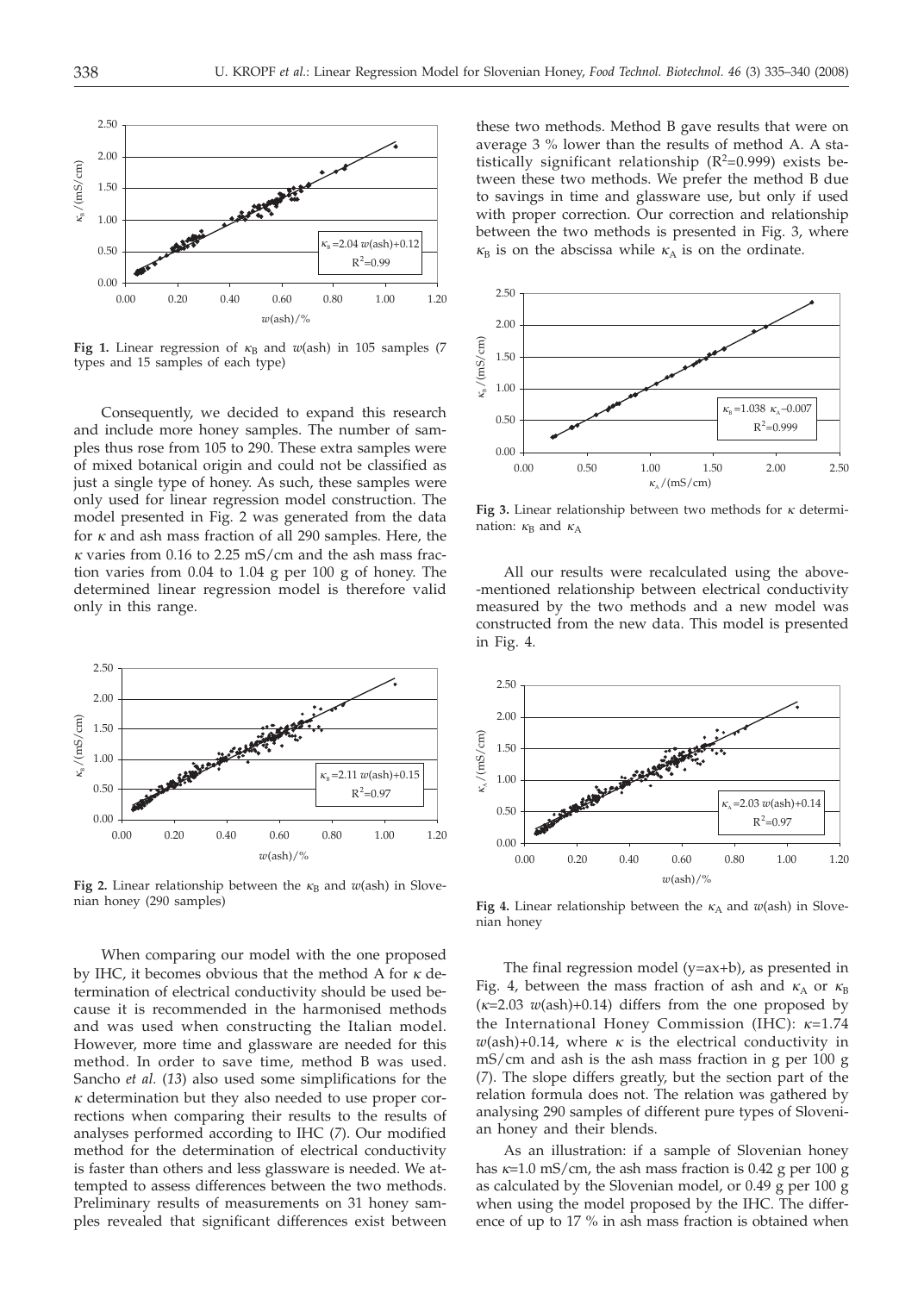the different models are compared. Observed disparity is an outcome of a different type and a different geographical origin of honey used in the research of Piazza *et al.* (*4*) compared to our present work.

Measuring the  $\kappa_A$  value is prescribed to take place in 20 % (by mass per volume) water solution of honey, and is therefore always calibrated using the dry mass of honey. But the mass fraction of ash is determined in the natural honey, not in its dry matter content. It would thus be wise to make a comparison between *k* and the mass fraction of ash in the dry matter of honey. The model of linear regression for *k* and ash mass fraction in dry matter  $(\kappa=2.41 \ w(\text{ash})+0.14)$  is presented in Fig. 5.



Fig 5. Linear relationship between the  $\kappa_A$  and  $w(\text{ash})$  of dry matter for Slovenian honey

This model has steeper slope and the same section part as the model without correction for water content, which was presented in Fig. 4, and is even less comparable to the IHC model. The use of this model should be further discussed with other researchers in this field, especially since Sancho *et al.* (*13*) claimed that the effect of moisture content on *k* determination is very small and therefore can be neglected.

# **Conclusions**

When comparing our model with the proposed one, it can be concluded that Slovenian honey obviously has higher  $\kappa$  values at the same ash mass fraction, which might be explained by its higher acid content. Therefore, when calculating the ash mass fraction from  $\kappa$  in the samples of Slovenian honey, it is recommended that the Slovenian formula be used for this relationship. The Slovenian model is valid in a range of *k* from 0.16 to 2.25 mS/cm. Honey samples with  $\kappa$  lower than 0.16 mS/cm are very rare in Slovenia, so this is not really a weak point of this model.

A faster and less complicated method B for  $\kappa_B$  determination can only be used if a proper correction factor is employed for recalculating the correct value. In Fig. 4, the linear regression model of the  $\kappa_B$  and ash mass fraction in Slovenian honey are presented. The latter model should be used for ash mass fraction calculation in our laboratory, but we use the modified method for *k* determination. However, all simplifications of the honey solution preparation may represent difficulties when comparing the results among different laboratories that use

different procedures. Therefore, a uniform standard in honey analysis provided by International Honey Commission should be used in as many laboratories as possible around Europe. The exposed problem of the importance of measuring the ash mass fraction in dry matter when establishing models of relationship between *k* and ash mass fraction should be discussed with leading European researchers in the field of honey researches.

## *Acknowledgement*

The authors would like to thank Mojca Ocepek for her technical assistance. We are also grateful to all beekeepers that provided honey samples.

## **References**

- *1.* G. Vorwohl, The relation between the electrical conductivity of honey and its botanical origin, *Ann. Abeille, 7* (1964) 301–309 (in German).
- *2.* G. Vorwohl, The measurement of the electrical conductivity of honey and the use of the measuring values for honey type determination and as a proof of falsifications with honey from sugar fed bees, *Z. Bienenforsch. 7* (1964) 37–47 (in German).
- *3.* J. Louveaux, P. Pourtallier, G. Vorwohl, Methods of analyses of honey. Conductivity, *Bull. Apic. 16* (1973) 7 (in French).
- *4.* M.G. Piazza, M. Accorti, L. Persano Oddo, Electrical conductivity, ash, colour and specific rotatory power in Italian unifloral honeys, *Apicoltura, 7* (1991) 51–63.
- *5.* M.T. Sancho, S. Muniategui, M.P. Sanchez, J.F. Huidobro, J. Simal-Lozano, Study of ash in honey, *Bee Science, 2* (1992) 147–153.
- *6.* M.L. Felsner, C.B. Cano, R.E. Bruns, H.M. Watanabe, L.B. Almeida-Muradian, J.R. Matos, Characterization of monofloral honeys by ash contents through a hierarchical design, *J. Food Compos. Anal. 17* (2004) 737–747.
- *7.* S. Bogdanov, P. Martin, C. Lüllmann, Harmonised methods of the European Honey Commission, *Apidologie, 28* (1997) 1–59.
- *8.* M. Accorti, M.G. Piazza, L. Persano Oddo, Electrical conductivity and ash in honeys, *Apicolt. Mod*. *77* (1986) 165–167 (in Italian).
- *9.* M.T. Sancho, S. Muniategui, M.P. Sánchez, J.F. Huidobro, J. Simal-Lozano, Relationships between electrical conductivity and total and sulphated ash contents in Basque honeys, *Apidologie, 22* (1991) 487–494.
- 10. T. Golob, U. Doberšek, P. Kump, M. Nečemer, Determination of trace and minor elements in Slovenian honey by total reflection X-ray fluorescence spectroscopy, *Food Chem. 91* (2005) 593–600.
- *11.* M.T. Sancho, S. Muniategui, M.P. Sanchez, J.F. Huidobro, J. Simal-Lozano, Evaluating soluble and insoluble ash, alkalinity of soluble and insoluble ash and total alkalinity of ash in honey using electrical conductivity measurements at 20 <sup>o</sup> C, *Apidologie, 23* (1992) 291–297.
- *12.* G. Downey, K. Hussey, J.D. Kelly, T.F. Walshe, P.G. Martin, Preliminary contribution to the characterisation of artisanal honey produced on the island of Ireland by palynological and physico-chemical data, *Food Chem. 91* (2005) 347–354.
- *13.* M.T. Sancho, S. Muniategui, J.F. Huidobro, J. Simal, Correlation between the electrical conductivity of honey in humid and dry matter, *Apidologie, 22* (1991) 221–227.
- *14.* Determination of ash in honey, AOAC 920.181, Official Methods of Analysis of AOAC International*,* AOAC International, Gaithersburg, MD, USA (1996).